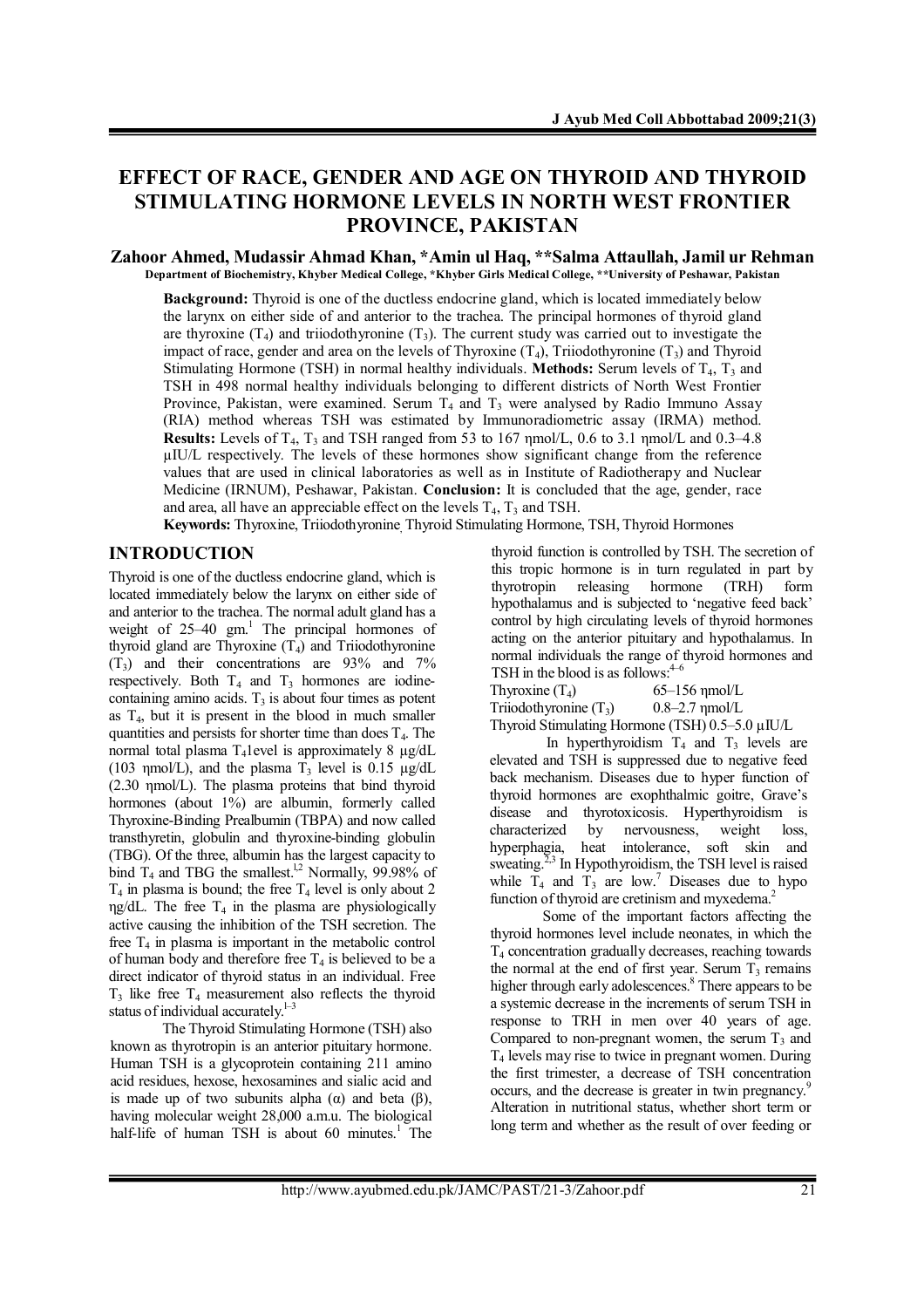under feeding or merely a change in substrate mix, affects different aspects of thyroid hormones economy, especially peripheral hormones metabolism.<sup>10</sup>

The study was basically designed to see the level of thyroid and thyroid stimulating hormones in normal and healthy individuals of North West Frontier Province (NWFP), Pakistan and also to investigate the effect of age and gender on  $T_4$ ,  $T_3$  and TSH.

### **MATERIAL AND METHODS**

Blood samples were obtained from anti-cubital vein of 498 healthy individuals of NWFP, Pakistan. Serum was separated and stored in a freezer at -20 ºC. The individuals had no family or personal history of thyroid disease and were not on any drug, which was feared or suspected to interfere with thyroid hormone assay. They were selected from different districts of NWFP namely Karak, Bannu, Kohat, Hungu and Peshawar districts.

The samples were analysed for  $T_4$ ,  $T_3$  and TSH levels in Radio Immuno Assay Laboratory (RIA Lab) at the Institute of Radiotherapy and Nuclear Medicine (IRNUM), Peshawar, Pakistan. Serum  $T_4$  and  $T_3$  were analyzed by Radio Immuno Assay (RIA) method using Amerlex-MT<sub>4</sub> and MT<sub>3</sub> RIA kits supplied by Tianjin DEPU (DPC) Biotechnological & Medical Products Inc., China<sup>11–14</sup>, whereas serum TSH was estimated by Immunoradiometric assay (IRMA) method using Coat-A-Count TSH IRMA Kit, supplied by Tianjin DEPU (DPC) Biotechnological & Medical Products Inc., China. 15,16 A Gamma Counter Model No. E. Sourcer RIA type SD 12 manufactured by Oakfield, England, UK, was used for determining  $T_4$ ,  $T_3$  and TSH levels.

## **RESULTS**

In the present study the serum concentrations of  $T_4$ ,  $T_3$ and TSH were measured in 498 healthy individuals belonging to the area of Karak, Bannu, Kohat, Hungu and Peshawar districts. The Mean $\pm$ SD for T<sub>4</sub> was 80.75±13.10 ηmol/L with range 53–167 ηmol/L and for  $T_3$  it was found to be 1.81 $\pm$ 0.65 nmol/L with a range of 0.6–3.1 ηmol/L. The normal range for TSH was found to be 0.3–4.8 µIU/L and the Mean±SD for TSH observed was 1.38±0.90 µIU/L.

It was aimed to see the impact of age, gender and climate on the  $T_4$ ,  $T_3$  and TSH levels. The observed values for  $T_4$ ,  $T_3$  and TSH reveal that these values deviate from the fixed standard values used in RIA laboratory as the ranges for both  $T_4$  and  $T_3$  have slightly expanded while in case of the TSH it has shrunken. The values of  $T_4$ ,  $T_3$  and TSH observed were 99.80 ηmol/L, 1.93 ηmol/L and 1.88 µIU/L and are thus different from the current observations.<sup>12</sup>

The normal hormonal levels are different for different genders.<sup>8</sup> The gender impact observed in the current study is shown in (Table-1). Males were found to be 75.50% and females 24.50% respectively. The

mean values obtained in case of  $T_4$  and TSH showed very slight difference with elevated level of  $T_4$  in males and TSH in females while the mean values for  $T_3$  were almost the same in both the genders.

The Age-wise distribution of study subjects for the determination of thyroid hormone and TSH levels is shown in Table-2. The study subjects were divided into seven different age groups. It is almost clear from the data that the serum value for  $T_4$  is slightly lower in the first decade of life  $(63.06\pm9.60)$  $\text{qmol/L}$ ) than in the second decade (84.93 $\pm$ 12.80  $ηmol/L$ ). The serum  $T_4$  value increases progressively in the third, fourth and fifth decades of life with a sudden drop in individuals in age groups having age more than 40 years. The  $T_3$  values observed are higher in the first decade of life. The second, third and fourth decades showed a decrease in values of  $T<sub>3</sub>$  with an increased value in the fifth and seventh decade of life. The serum TSH value is higher in the first decade of life which decreases up to third decade progressively with an increased value at fourth decade of life.

While comparing the hormonal levels, the study population was classified on the basis of gender into different age groups. The serum thyroid hormones and TSH levels for male of different age groups (Table-3), shows that  $T_4$  values were found a little bit lower in the first decade of life  $(65.50\pm15.00 \text{ \textmu mol/L})$  with the progressive increased values in later decades of life and remain nearly constant.

The values of  $T_3$  were observed higher in the first decade of life while a slight decrease was found in the second decade which remained nearly stable in the later decades of life. It was also observed from (Table-3) that the TSH levels were found higher in the first decade and it remained nearly stable in the later decades of life, slightly with the decreased values from the first decade of life.

In the same way the results of thyroid hormones and TSH level in females of different age groups (Table-4), reveals that serum  $T_4$  values were found lower in the first decade of life which increases in later decades of life and remain nearly the same in rest of life for the population observed. As it is evident from Table-4 that  $T_3$  is slightly higher in the first decade of life, however, which remained nearly constant in later decades, i.e., up to fourth decade of life. In the  $5<sup>th</sup>$ decade higher  $T<sub>3</sub>$  values were observed which latter dropped. In females the serum TSH level showed a higher value in the first and second decades of life. which remained nearly constant in later decades of life with somewhat reduced values.

The results obtained for these hormones in individuals belonging to different areas (Table-5) show a slight difference in  $T_4$  levels. The table also reveals that there was no significant difference observed for  $T_3$ and TSH level.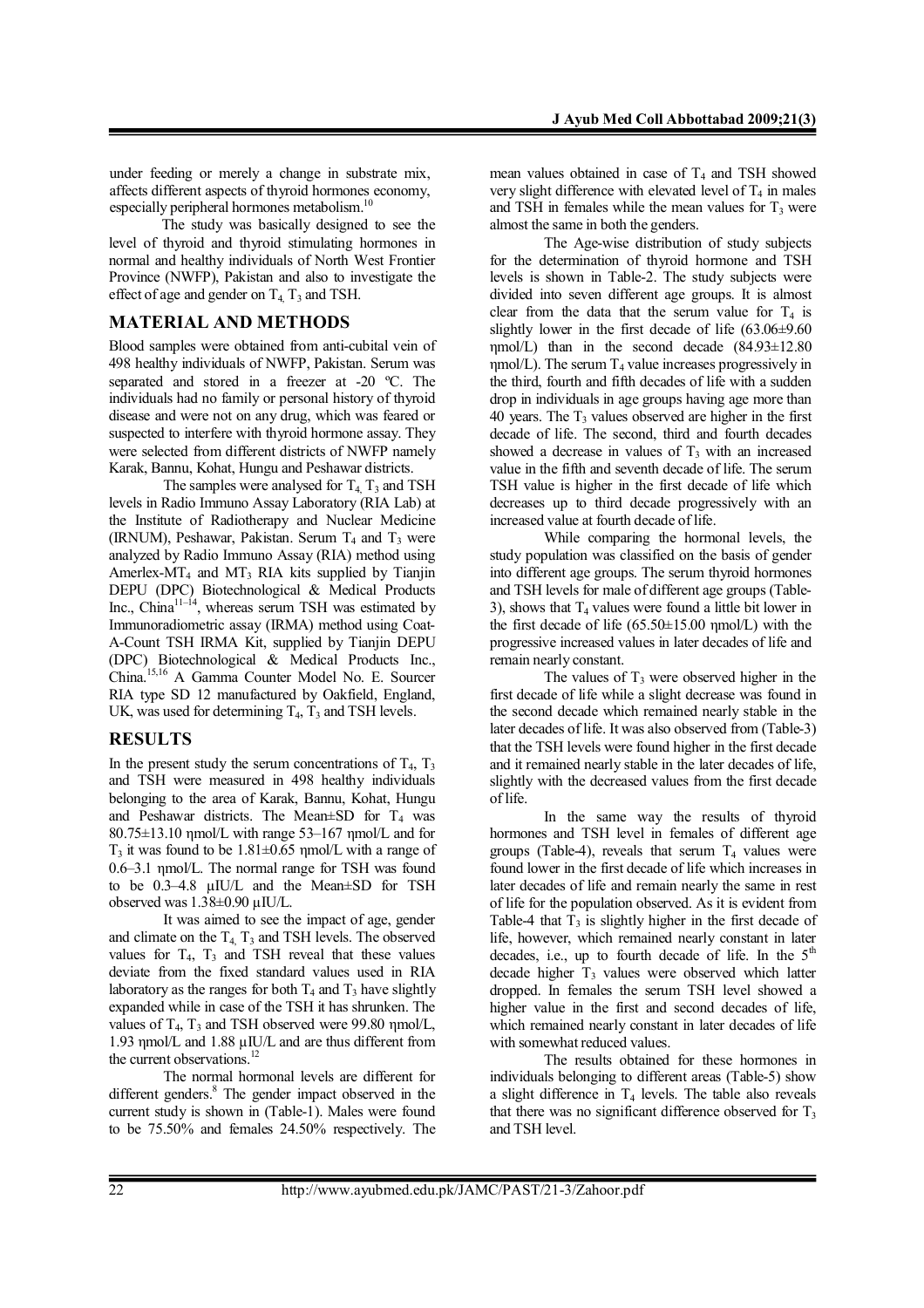| Table -1: Gender distribution of hormone levels |  |  |  |  |
|-------------------------------------------------|--|--|--|--|
|                                                 |  |  |  |  |

|                                       |                   | T,                    | TSH             |  |
|---------------------------------------|-------------------|-----------------------|-----------------|--|
| Gender                                | (mmol/L)          | $(\eta \text{mol/L})$ | $(\mu I U/L)$   |  |
| Males $(n=376)$                       | $83.70 \pm 12.50$ | $1.81 \pm 0.45$       | $1.35 \pm 0.60$ |  |
| Females $(n=122)$                     | $71.65 \pm 15.50$ | $1.80 \pm 0.55$       | $1.45 \pm 0.65$ |  |
| Values are expressed as Mean $\pm$ SD |                   |                       |                 |  |

**Table-2: Thyroid and TSH level in different age groups (n=498)**

| <b>Age Groups</b> | $T_{4}$               | T,                    | <b>TSH</b>      |  |
|-------------------|-----------------------|-----------------------|-----------------|--|
| Years             | $(\eta \text{mol/L})$ | $(\eta \text{mol/L})$ | $(\mu I U/L)$   |  |
| $1-10(n=104)$     | $63.06 \pm 9.60$      | $1.93 \pm 0.55$       | $1.76 \pm 0.55$ |  |
| $11-20$ (n=268)   | $84.93 \pm 12.80$     | $1.83 \pm 0.48$       | $1.36 \pm 0.52$ |  |
| $21 - 30$ (n=106) | 85.00 ± 13.00         | $1.59 \pm 0.46$       | $1.05 \pm 0.45$ |  |
| $31-40$ (n=10)    | $93.30 \pm 11.70$     | $1.37\pm0.38$         | $1.63 \pm 0.40$ |  |
| $41 - 50$ (n=8)   | 87.90±10.90           | $2.18 \pm 0.49$       | $1.00 \pm 0.38$ |  |
| $51-60$ (n=1)     | $47.00 \pm 7.09$      | $1.00 \pm 0.55$       | $0.90 \pm 0.38$ |  |
| $60+$ (n=1)       | $137.0 \pm 14.50$     | $3.40\pm0.65$         | $0.70 \pm 0.33$ |  |

Values are expressed as Mean±SD

**Table-3: Thyroid hormones and TSH level in males of different age groups (n=376)**

| marcs of univertificate groups (if $370$ )                 |                   |                       |                 |  |
|------------------------------------------------------------|-------------------|-----------------------|-----------------|--|
| <b>Age Groups</b>                                          | T.                | $T_{3}$               | TSH             |  |
| Years                                                      | (mmol/L)          | $(\eta \text{mol/L})$ | $(\mu I U/L)$   |  |
| $1-10$ (n=56)                                              | $65.50 \pm 15.00$ | $2.05 \pm 0.55$       | $1.79 \pm 0.45$ |  |
| $11-20(n=217)$                                             | $87.41 \pm 13.00$ | $1.87 \pm 0.60$       | $1.32 \pm 0.40$ |  |
| $21 - 30$ (n=94)                                           | $84.61 \pm 17.50$ | $1.55 \pm 0.65$       | $1.03 \pm 0.35$ |  |
| $31-40$ (n=07)                                             | $99.85 \pm 16.50$ | $1.83 \pm 0.70$       | $1.72 \pm 0.35$ |  |
| $41 - 50$ (n=02)                                           | $91.00 \pm 17.50$ | $1.40\pm0.60$         | $0.40 \pm 0.50$ |  |
| $V_{\text{other}}$ and approached as $M_{\text{cent}}(SD)$ |                   |                       |                 |  |

Values are expressed as Mean±SD

**Table-4: Thyroid hormones and TSH levels in females of different age groups (n=122)**

| <b>Age Groups</b> | T4                    | T,                                           | <b>TSH</b>      |  |
|-------------------|-----------------------|----------------------------------------------|-----------------|--|
| Years             | $(\eta \text{mol/L})$ | $(\eta \text{mol/L})$                        | $(\mu I U/L)$   |  |
| $1-10$ (n=48)     | $61.50 \pm 14.00$     | $1.97 \pm 0.50$                              | $1.52 \pm 0.50$ |  |
| $11-20(n=51)$     | 74.39±16.50           | $1.68 \pm 0.55$                              | $1.51 \pm 0.45$ |  |
| $21 - 30(n=12)$   | $88.08 \pm 16.00$     | $1.90 \pm 0.50$                              | $1.20 \pm 0.55$ |  |
| $31-40$ (n=03)    | 78.00±17.50           | $1.86 \pm 0.60$                              | $1.40 \pm 0.65$ |  |
| $41 - 50$ (n=06)  | $86.83 \pm 17.00$     | $2.45 \pm 0.55$                              | $1.20 \pm 0.60$ |  |
| $51-60$ (n=01)    | $47.00 \pm 18.50$     | $1.00 \pm 0.65$                              | $0.90 \pm 0.65$ |  |
|                   | <b>TT 1</b>           | х.<br>$\mathbf{r}$ $\mathbf{r}$ $\mathbf{r}$ |                 |  |

Values are expressed as Mean±SD

**Table-5: Different Districts of NWFP and Thyroid Hormones and TSH Levels (n=498)**

|                   |               | T <sub>4</sub>    | T,                    | <b>TSH</b>      |
|-------------------|---------------|-------------------|-----------------------|-----------------|
| <b>Districts</b>  | $\frac{0}{0}$ | (mmol/L)          | $(\eta \text{mol/L})$ | (uIU/L)         |
| Karak $(n=209)$   | 41.96         | $76.42 \pm 16.60$ | $1.80 \pm 0.70$       | $1.46 \pm 0.85$ |
| Bannu $(n=98)$    | 19.67         | $80.76 \pm 15.90$ | $1.70 \pm 0.65$       | $1.31 \pm 0.90$ |
| Kohat $(n=100)$   | 20.08         | $81.78 \pm 16.50$ | $1.90 \pm 0.60$       | $1.31 \pm 0.75$ |
| Hungu $(n=80)$    | 16.06         | $89.00 \pm 17.00$ | $2.05 \pm 0.80$       | $1.39 \pm 0.55$ |
| Peshawar $(n=11)$ | 2.20          | $92.90 \pm 14.70$ | $1.20 \pm 0.75$       | $1.16 \pm 0.65$ |

Values are expressed as Mean±SD

## **DISCUSSION**

The variations in the mean values of the concerned hormones with gender (Table-2) suggests that a small change within the normal range can be seen in serum  $T_4$ , in both genders with a slightly higher level in males than females. This observation is in accordance with the previous work, that in males the value of sex hormones increases the circulating level of thyroxine binding globulin (TBG), which directly leads to increase in circulating level of  $T_4^8$ . However, some what contradictory results were reported by others who worked on the effect of age and gender on thyroid function and concluded that level of  $T_4$  was higher in females than males. They further concluded that  $T_3$  and TSH levels are not influenced by gender. 8,17,18

The present work also examines the effect of age on the levels  $T_4$ ,  $T_3$  and TSH (Table-2) which show a decreased level of  $T_4$  in the first ten years of life. This is in accordance with the previous works.<sup>8</sup> Similar trends of changes in  $T<sub>4</sub>$  levels were also found by other workers.<sup>17</sup> In the first decade, the  $T_3$  level was found to be elevated, which was followed by a drop then it increases in the later decades. This pattern of effect is also in agreement with the findings of previous workers. $17-20$ 

The effect of age on TSH level was observed to increase in the first decade and then decreased in second and third decades of life. The TSH level remained nearly unaffected beyond the fourth decade of life. This pattern of result is in agreement with the results obtained in the previous study<sup>18,21</sup>, while some workers showed a higher TSH level with an increase in age<sup>19,22</sup>. This difference may be due to the fact that the subjects in that study were not screened for any kind of illness that may affect the thyroid function tests. In the present work we selected normal and healthy individuals. Further more a longitudinal study was conducted which might affect the results.<sup>19</sup> Some other researchers also assayed thyroid hormones and TSH and found no changes in TSH level with age.<sup>10</sup>

The level of thyroid hormones and TSH both in males and females of different age groups are depicted in Table-3 and 4. In the first decade, like that found by Razzak<sup>8</sup>, the value of  $T_4$  in case of males and females was found lower but it increased in the next decades, which is in accordance with the results obtained by Sack.<sup>23</sup> In the case of males the  $T_4$  value increases progressively. While in the case of females the decreased values were observed in the fourth and sixth decades with an elevated value in the last decade of life. The lower  $T_4$  level in the first decade of life in both the genders and a decreased value in the fourth and sixth decades of life in females may be attributed to the decreased concentration of TBG. In case of females the elevated  $T_4$  value in the last decade of life may be due to the increased concentration of TBG during pre-menopausal period. The higher value of  $T_4$ in the last ten years in females than in males is in accordance with the result obtained by earlier investigators.<sup>17,24</sup> The  $T_3$  values were found higher in the first decade in both genders, which latter on decreased in the second decade and was stable in the remaining age. Such results were obtained by Muslim and Khalil<sup>17</sup>, Westgren *et al*<sup>20</sup>. A slight difference was